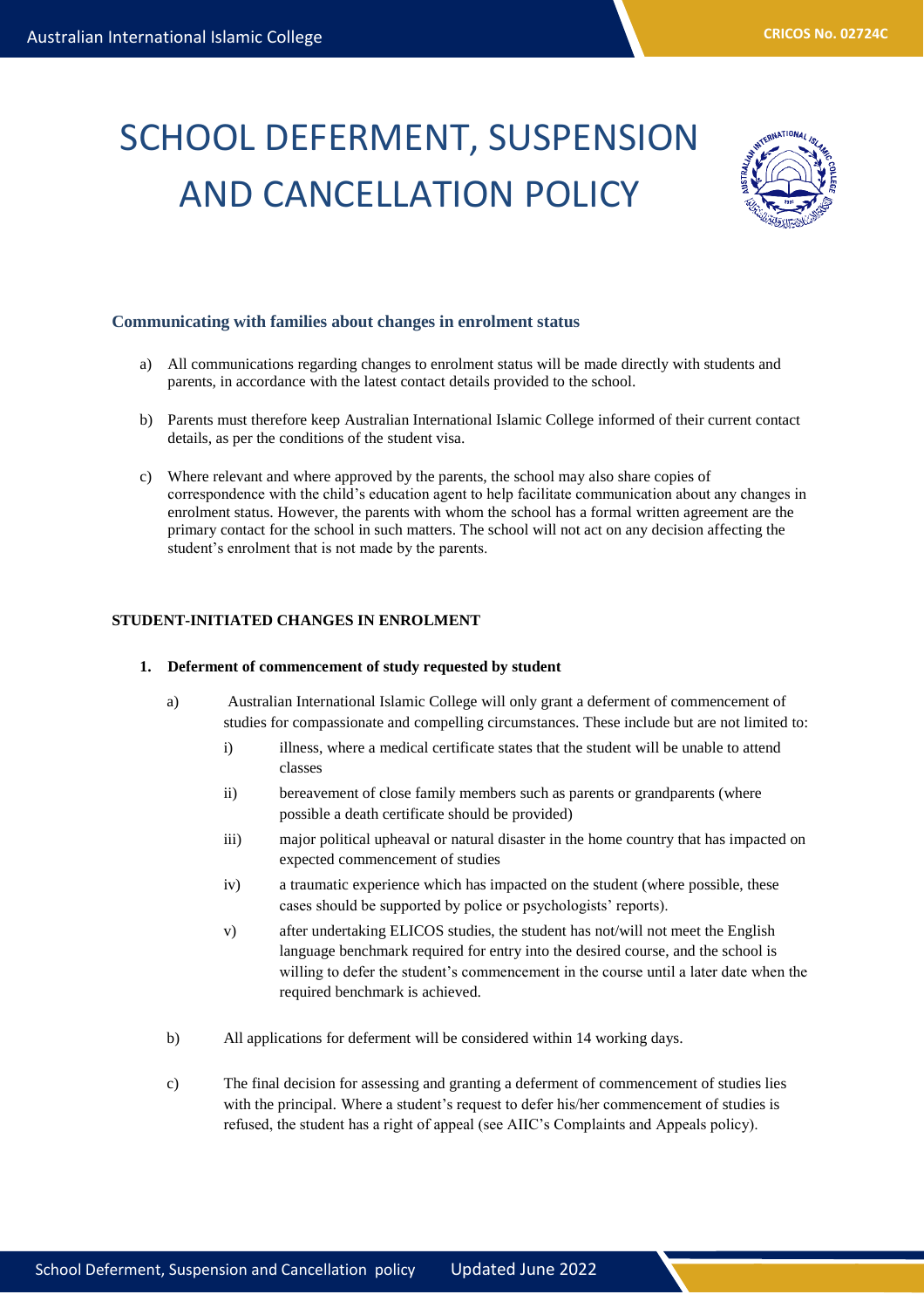d) Deferment will be recorded on PRISMS within 14 days of being granted.

## **2. Suspension of study requested by student**

- a) Once the student has commenced the course, Australian International Islamic College will only grant a suspension of study for compassionate and compelling circumstances. These include but are not limited to:
	- i. illness, where a medical certificate states that the student was unable to attend classes
	- ii. bereavement of close family members such as parents or grandparents (where possible a death certificate should be provided)
	- iii. major political upheaval or natural disaster in the home country requiring emergency travel that has/will impact on studies
	- iv. a traumatic experience which has impacted on the student (where possible, these cases should be supported by police or psychologists' reports).
	- v. Student return to their home country to sit a university exam (or similar assessment) which impacts upon their education
- b) Where there is a significant issue impacting upon a student's attendance or course progress, it is essential that the student or parents contact the school as soon as possible to discuss the concern so that appropriate support can be put in place. Where deemed necessary, this may involve temporarily suspending the student's enrolment so that matters can be resolved without having a negative impact on the student's ability to satisfy their visa conditions.
- c) Temporary suspensions of study cannot exceed 6 months duration.
- d) Suspensions will be recorded on PRISMS within 14 days of being granted if the student is under 18 years of age, and within 31 days if the student is over 18 years of age.
- e) The period of suspension will not be included in attendance calculations.
- f) Applications will be assessed on merit by the principal.
- g) Some examples of circumstances that are not considered compassionate and compelling at Australian International Islamic College include:
	- i. Requests for early departure or late return from vacation, including inability to secure cheap flights
	- ii. Leaving early or returning late from holidays in order to attend festivals in the student's home country
	- iii. Returning home to attend family gatherings that occur during term time.
- h) As part of any assessment of a request to defer or temporarily suspend studies, the impact of the request on the student's ability to complete their intended course of study in accordance with their CoE/s and student visa will be considered. Any implications will be communicated to students.
- i) All applications for suspension will be considered within 14 working days.
- j) The final decision for assessing and granting a suspension of studies lies with the Principal. Where a student's request to suspend studies is refused, the student has a right of appeal (see AIIC*'s* Complaints and Appeals policy).

#### **3. Student-initiated cancellation of enrolment**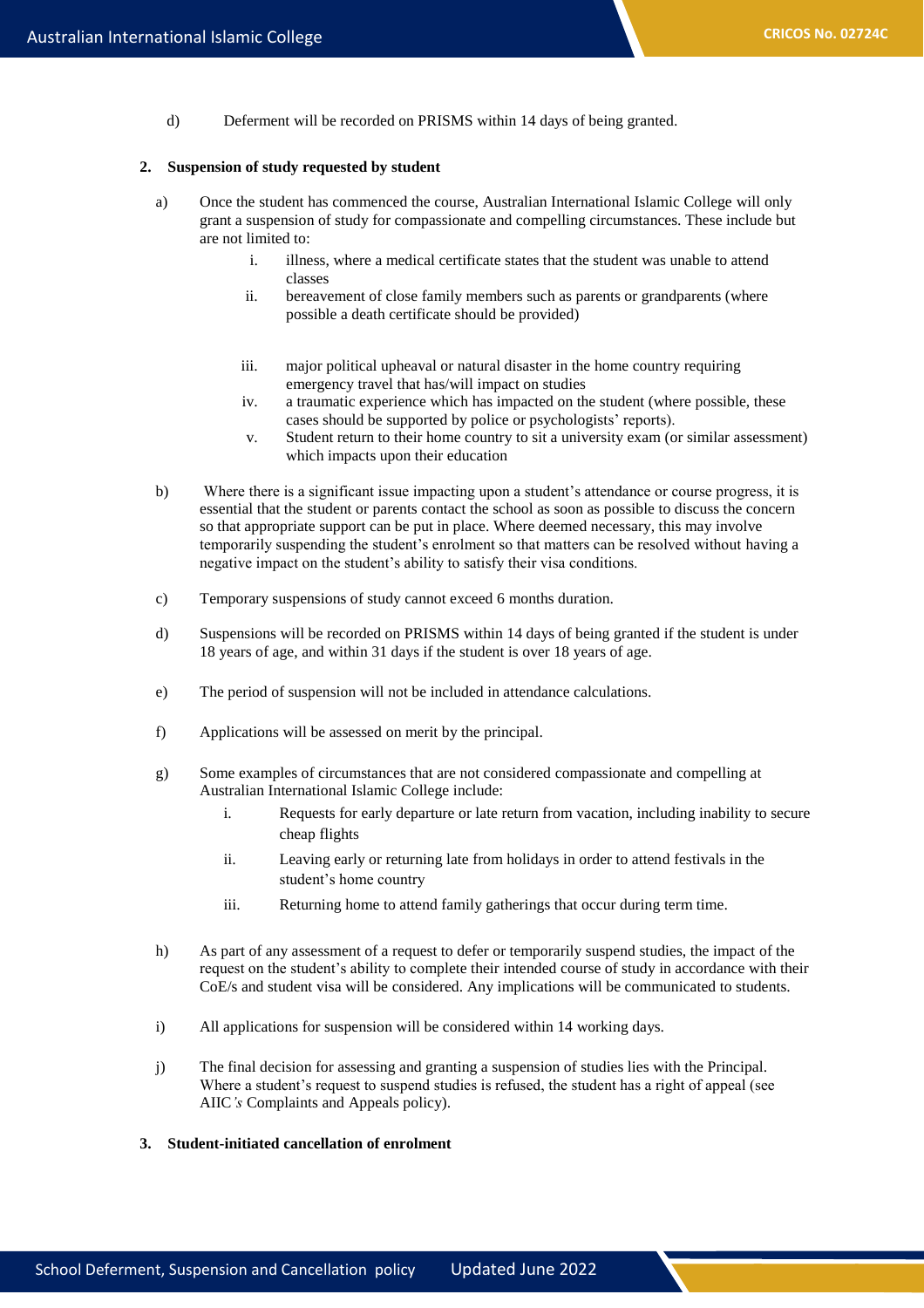- a) All notification of withdrawal from a course, or applications for refunds, must be made in writing and submitted to Administration Coordinator. Please see Australian International Islamic College 's Refund Policy for information regarding refunds .
- b) A student will be deemed to have inactively notified Australian International Islamic College of cancellation of enrolment where:
	- i. the student has not yet finished his/her course/s of study with the school, and
	- ii. does not resume studies at the school within [14 days] after a holiday break, and
	- iii. the student has not previously provided the school with written notification of withdrawal.
- c) Student-initiated cancellation of enrolment, including "inactive" cancellation of enrolment in 4.b), above, is not subject to Australian International Islamic College 's Complaints and Appeals Policy.

## **SCHOOL-INITIATED CHANGES IN ENROLMENT**

- **1. School-initiated exclusion from class or suspension from attending school (no impact on CoE)**
	- b) Students may also be excluded from class or suspended. Australian International Islamic College may exclude a student from class studies or suspend attendance from school on the grounds of misbehaviour by the student. Temporary exclusion or suspension will occur as the result of any behaviour identified as resulting in exclusion in Australian International Islamic College 's Behaviour Policy/Student Conduct Policy.
	- school for failure to pay fees that he/she was required to pay in order to undertake or continue the course, as stated in the written agreement.
	- c) Where Australian International Islamic College intends to exclude a student from class or suspends a student from school, it will first issue a letter which notifies the student and parents of this intention*.* The letter will provide details of the reason/s for the intended exclusion, as well as information about how to access AIIC's internal appeals process. Further information about the appeals process in the event of a school-initiated exclusion from class is outlined below.
	- d) Excluded or suspended students must abide by the conditions of their withdrawal from studies or school, and must adhere to any welfare and accommodation arrangements in place, as determined by the Pincipal.
	- e) Where the student is provided with homework or other studies for the period of the exclusion or suspension, the student must continue to meet the academic requirements of the course.
	- f) Exclusions from class or suspensions from school under this section of the policy:
		- will not be included in attendance calculations for the study period,
		- will not impact the CoE or study, and
		- will not be recorded on PRISMS
		- will not be visible to the Department of Home Affairs (Immigration).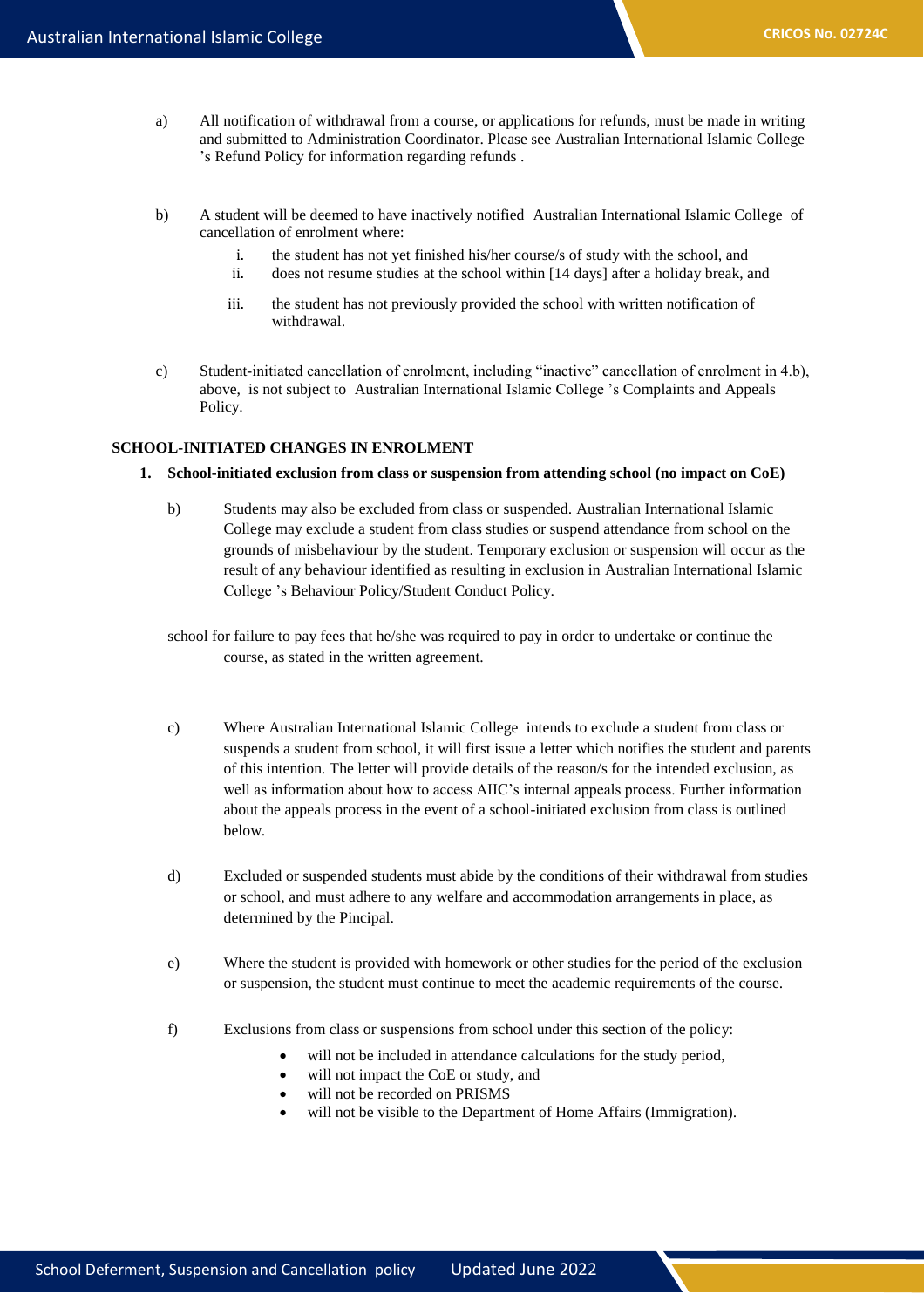#### **6. School-initiated suspension of enrolment (CoE will be impacted)**

- a) Australian International Islamic College may initiate a suspension of enrolment for a student on the grounds of misbehaviour by the student. Suspension will occur as the result of any behaviour identified as resulting in suspension in Australian International Islamic College 's Behaviour Policy/Code of Conduct.
- b) Student enrolment may also be suspended for failure to pay fees that he/she was required to pay in order to undertake or continue the course, as stated in the student's written agreement.
	- c) Where Australian International Islamic College intends to suspend the enrolment of a student, it will first issue a letter that notifies the student and parents of this intention. The letter will provide details of the reason/s for the intended suspension, potential impact on the CoE and study path, as well as information about how to access Australian International Islamic College 's internal appeals process. Further information about the appeals process in the event of a school-initiated suspension is outlined below.
- d) Suspended students must abide by the conditions of their suspension of enrolment and must adhere to any welfare and accommodation arrangements in place, as determined by the Principal.
- e) Students whose enrolment have been suspended for more than 28 days may need to contact Department of Immigration. (Please see contact details at: [https://immi.homeaffairs.gov.au/help-support/contact-us.](https://immi.homeaffairs.gov.au/help-support/contact-us))
- f) Where applied, a suspension of enrolment will impact the student's CoE and will be recorded on PRISMS. The suspension will therefore be visible to the Department of Home Affairs (Immigration).
- g) The period of suspension will not be included in attendance calculations.

#### **8. Student to seek information from Department of Immigration**

a) Deferment, suspension and cancellation of enrolment can have an effect on a student's visa as a result of changes to enrolment status. Students can visit the Department of Home Affairs (Immigration) Website [https://immi.homeaffairs.gov.au/visas/getting-a-visa/visa](https://immi.homeaffairs.gov.au/visas/getting-a-visa/visa-listing/student-500)[listing/student-500](https://immi.homeaffairs.gov.au/visas/getting-a-visa/visa-listing/student-500) for further information about their visa conditions and obligations.

# **9. Definitions**

- a) CoE 'Confirmation of Enrolment' The CoE provides evidence of a student's enrolment with a provider registered on the Commonwealth Register of Institutions and Courses for Overseas Students (CRICOS). This evidence is required before Home Affairs will issue a student visa. The CoE contains information about the Provider, agent (if involved), course and duration of study in which the student has enrolled.
- b) Deferment of enrolment To defer or suspend enrolment means to temporarily put studies on hold (adjourn, delay, postpone). Providers do this by notifying the Department of Education, PRISMS of the deferment of enrolment. A student may request a temporary deferment to his or her enrolment on the grounds of compassionate or compelling circumstances. A provider may also initiate suspension of a student's enrolment due to misbehaviour of the student.
- c) Exclusion from class when a student is not allowed to attend classes for a period of time by may access learning material offline.